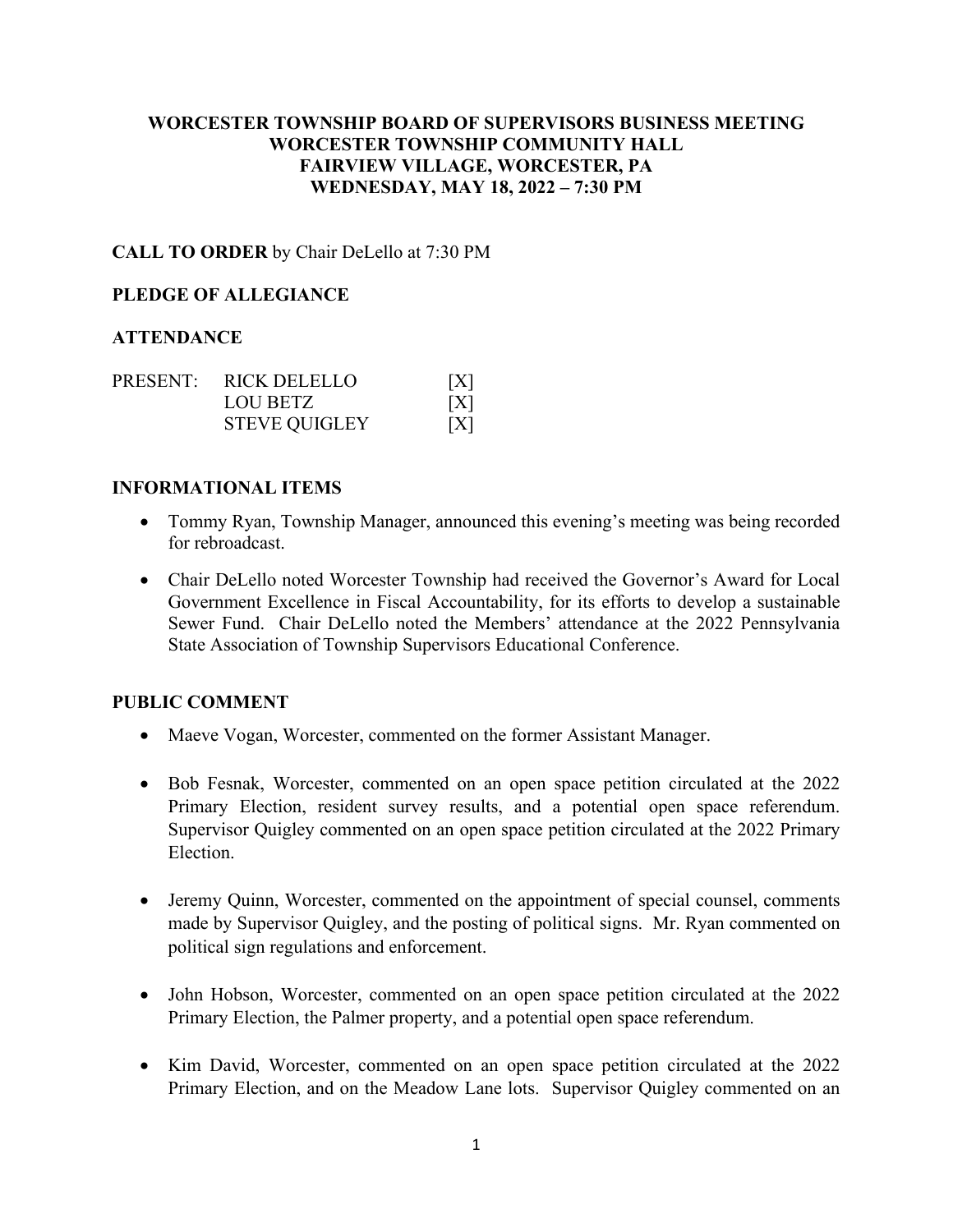open space referendum in Whitpain Township, and the proposed use of open space funds in that Township.

- Rob Haynes, Worcester, commented on temporary sign regulations.
- Jim Mollick, Worcester, commented on an open space petition circulated at the 2022 Primary Election, the theft of political signs, the Worcester Township Open Space Preservation Program, and a potential open space referendum.

# **OFFICIAL ACTION ITEMS**

a) Consent Agenda – Chair DeLello asked if any Member wished to remove an item from the consent agenda. There were no requests to remove an item from the consent agenda.

Supervisor Betz made a motion to approve a consent agenda that includes (a) the Treasurer's Report and other Monthly Reports for April 2022, (b) bill payment for April 2022 in the amount of \$578,748.38, (c) the April 20, 2022 Work Session minutes; and, (d) the April 20, 2022 Business Meeting minutes. The motion was seconded by Supervisor Quigley.

There was no public comment.

By unanimous vote the Board adopted the motion to approve.

b) Public Hearing – Bob Brant, Township Solicitor, opened a Public Hearing regarding a proposed multi-municipal pollution reduction plan at 8:21 PM.

The proceeding was transcribed by a court reporter.

The Public Hearing was closed at 8:32 PM.

c) bid award – Mr. Nolan provided an overview of bids received for the 2022 Road Program. Mr. Nolan commented on the impact of rising oil costs on the bids received, and on the PennDOT-required escalator clause included in the bid contracts.

Supervisor Betz made a motion to award a bid for the 2022 Road Program, base bid and three alternate bids, to Glasgow, Inc, Glenside, PA, the lowest responsive and responsible bidder, in the amount of \$1,129,560.80. The motion was seconded by Supervisor Quigley.

Ms. Vogan commented on the amount of work included in past and current programs.

By unanimous vote the Board adopted the motion to approve.

d) motion – Mr. Nolan provided an overview of a Planning Module application for a proposed individual spray irrigation system at 2083 Bustard Road.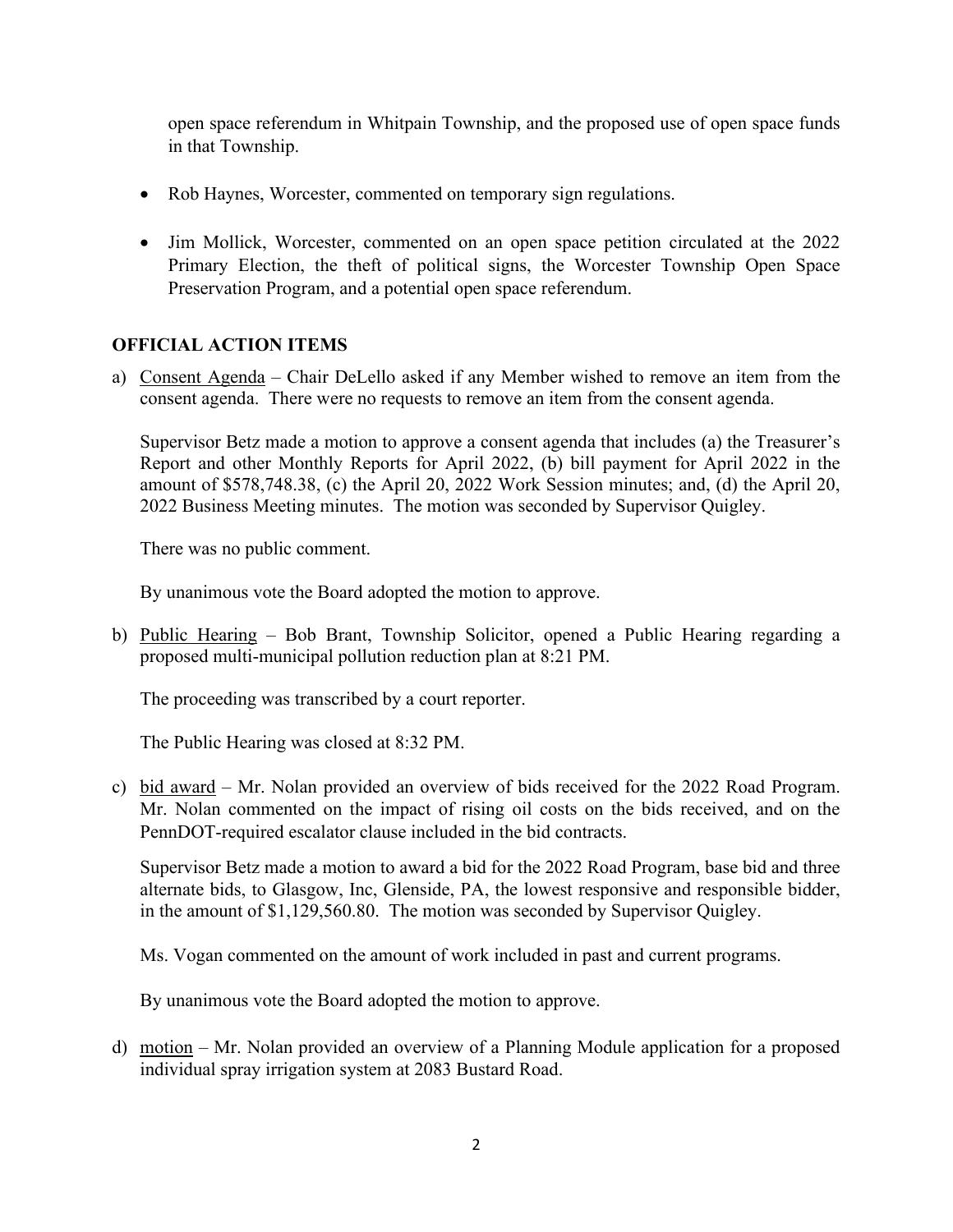Supervisor Betz made a motion to approve the submission of a Planning Module for a proposed individual spray irrigation system at 2083 Bustard Road to the Pennsylvania Department of Environmental Protection. The motion was seconded by Supervisor Quigley.

There was no public comment.

By unanimous vote the Board adopted the motion to approve.

e) open space referendum – Chair DeLello commented on a potential open space referendum, Township efforts regarding open space preservation, the recently-established Worcester Township Open Space Preservation Program, and development of an open space inventory.

Chair DeLello commented on the property tax millage levied presently by the Township, and on the estimated increase in taxes at example property, with a higher millage rate.

Chair DeLello commented on the referendum process.

Chair DeLello and Supervisor Betz expressed preferences for a tax referendum in lieu of a debt referendum, that includes a property tax millage increase in lieu of an earned income tax increase.

Mr. Ryan commented on municipal debt limits.

Supervisor Quigley commented on the Township's current and past efforts to partner with Montgomery County to preserve farmlands in Worcester.

Supervisor Betz made a motion to direct the Township Solicitor to prepare that required to be submitted to the Montgomery County Board of Elections so to include a referendum on the 2022 General Election ballot seeking voter approval of an open space tax, funded by an increase in the property tax. The motion was seconded by Supervisor Quigley.

Susan Smith, Worcester, thanked the Members for their consideration. Ms. Smith commented on an open space referendum in Whitpain Township. Mr. Fesnak commented on voter tallies for the 2022 Primary Election. Dr. Mollick commented on the earned income tax option, the size of properties to be purchased or preserved, and the use of Township reserve funds to purchase or preserve open space.

By unanimous vote the Board adopted the motion to approve.

f) agreement of sale – Mr. Brant provided an overview of an agreement of sale for the purchase of a 40-acre property at Fisher Road.